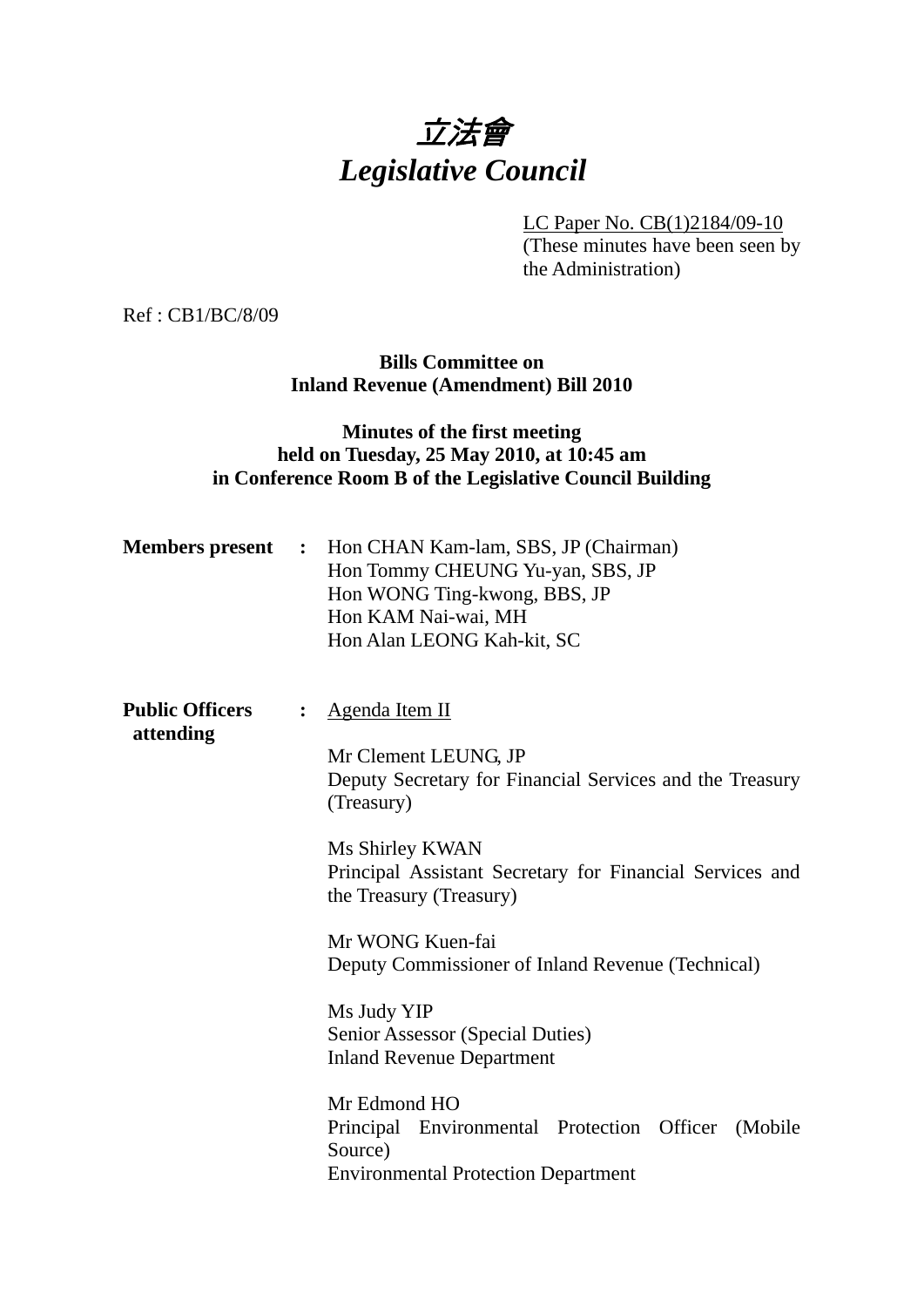|                                               | Mr Sunny CHAN<br><b>Senior Assistant Law Draftsman</b><br>Department of Justice |
|-----------------------------------------------|---------------------------------------------------------------------------------|
| <b>Clerk in attendance:</b> Ms Debbie YAU     | Chief Council Secretary (1)6                                                    |
| <b>Staff in attendance : Mr YICK Wing-kin</b> | <b>Assistant Legal Adviser 8</b>                                                |
|                                               | Ms Angel SHEK<br>Senior Council Secretary (1)1                                  |
|                                               | Ms Michelle NIEN<br>Legislative Assistant (1)9                                  |

#### Action

#### **I Election of Chairman**

Mr CHAN Kam-lam was elected Chairman of the Bills Committee.

# **II Application for late membership**

(LC Paper No. CB(1)2028/09-10(01) -- Letter from Hon Alan LEONG dated 24 May 2010 (Chinese version only))

2. The Bills Committee accepted the application for late membership by Mr Alan LEONG.

| Ш | <b>Meeting with the Administration</b><br>(LC Paper No. CB(3)647/09-10 | -- The Bill                                                                                        |
|---|------------------------------------------------------------------------|----------------------------------------------------------------------------------------------------|
|   | File Ref: FIN CR 1/7/2201/09                                           | -- Legislative Council Brief issued by<br>the Financial Services and the<br><b>Treasury Bureau</b> |
|   | LC Paper No. $LS64/09-10$                                              | -- Legal Service Division Report                                                                   |
|   | LC Paper No. $CB(1)1988/09-10(01)$                                     | -- Marked-up copy of the Bill prepared<br>by the Legal Service Division                            |
|   | LC Paper No. $CB(1)1988/09-10(02)$                                     | -- Background brief prepared by the<br>Legislative Council Secretariat)                            |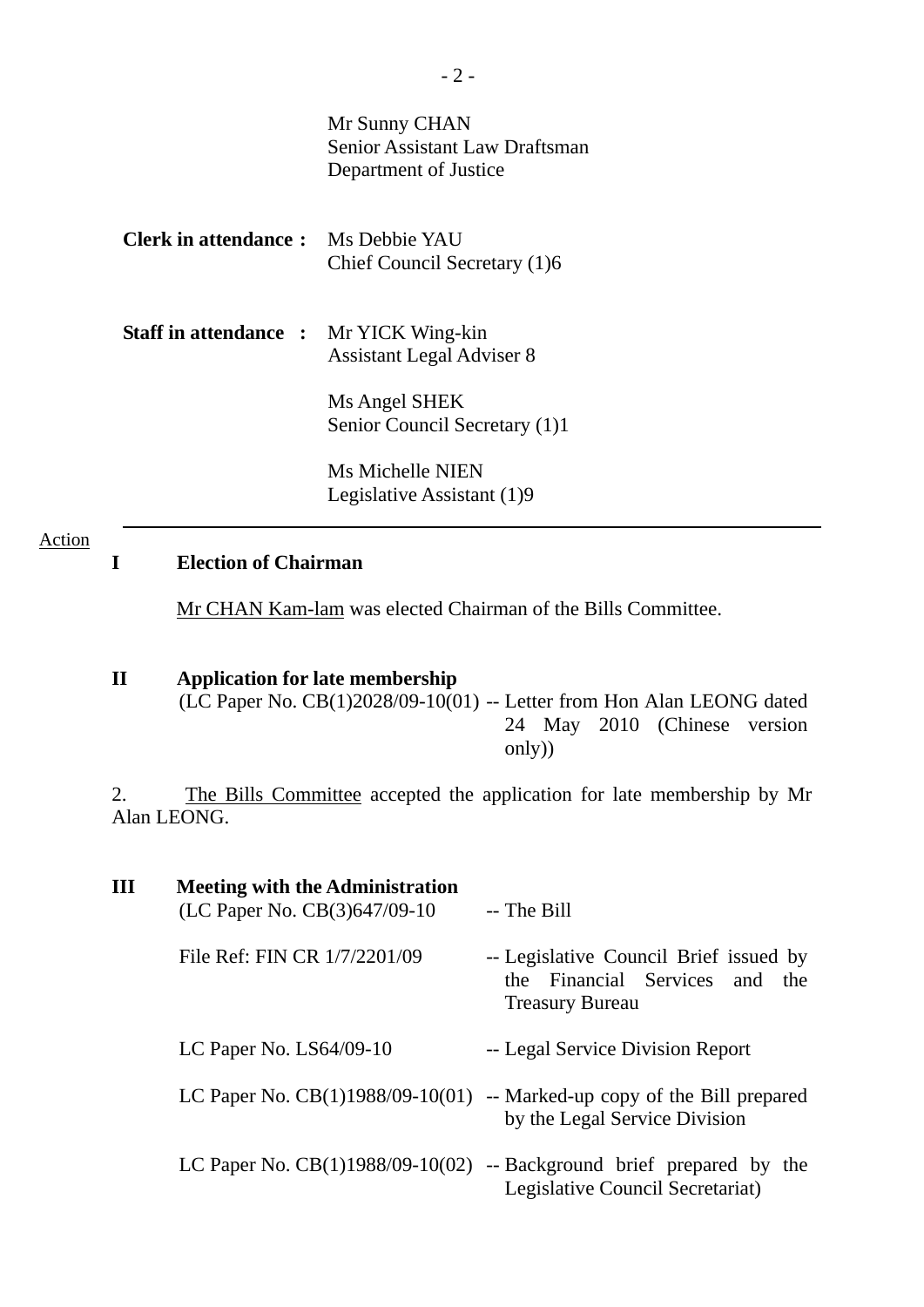Action  $-3$  -

3. The Bills Committee deliberated (Index of proceedings attached at **Appendix**).

Follow-up actions required to be taken by the Administration

- 4. The Bills Committee requested the Administration to:
	- (a) provide detailed information in respect of emission performance and fuel efficiency etc for each category of environment-friendly vehicles stated in the new Part 3 of Schedule 17 to the Inland Revenue Ordinance (Cap. 112) (IRO), and advise whether the relevant standards would be reviewed from time to time; and
	- (b) consider improving the drafting of proposed paragraph 1 of the new Part 3 of Schedule 17 to IRO by adding "in whole or in part" after "remission of first registration tax", in order to achieve consistency with the empowering provision in the Motor Vehicles (First Registration Tax) Ordinance (Cap. 330) and for the avoidance of a misunderstanding that "remission" in the proposed paragraph 1 meant total exemption of the first registration tax in respect of the qualified vehicles under the two current tax incentive schemes administered by the Environment Protection Department.

## Way forward

5. The Chairman concluded that the Bills Committee had completed examination of the Bill and would report its deliberations to the House Committee on 28 May 2010. The Bills Committee noted that the Administration would resume the Second Reading debate on the Bill at the Council meeting on 9 June 2010, and the deadline for giving notice for moving Committee Stage amendments to the Bill would be 31 May 2010.

## **IV Any other business**

6. There being no other business, the meeting ended at 11:40 am.

Council Business Division 1 Legislative Council Secretariat 7 June 2010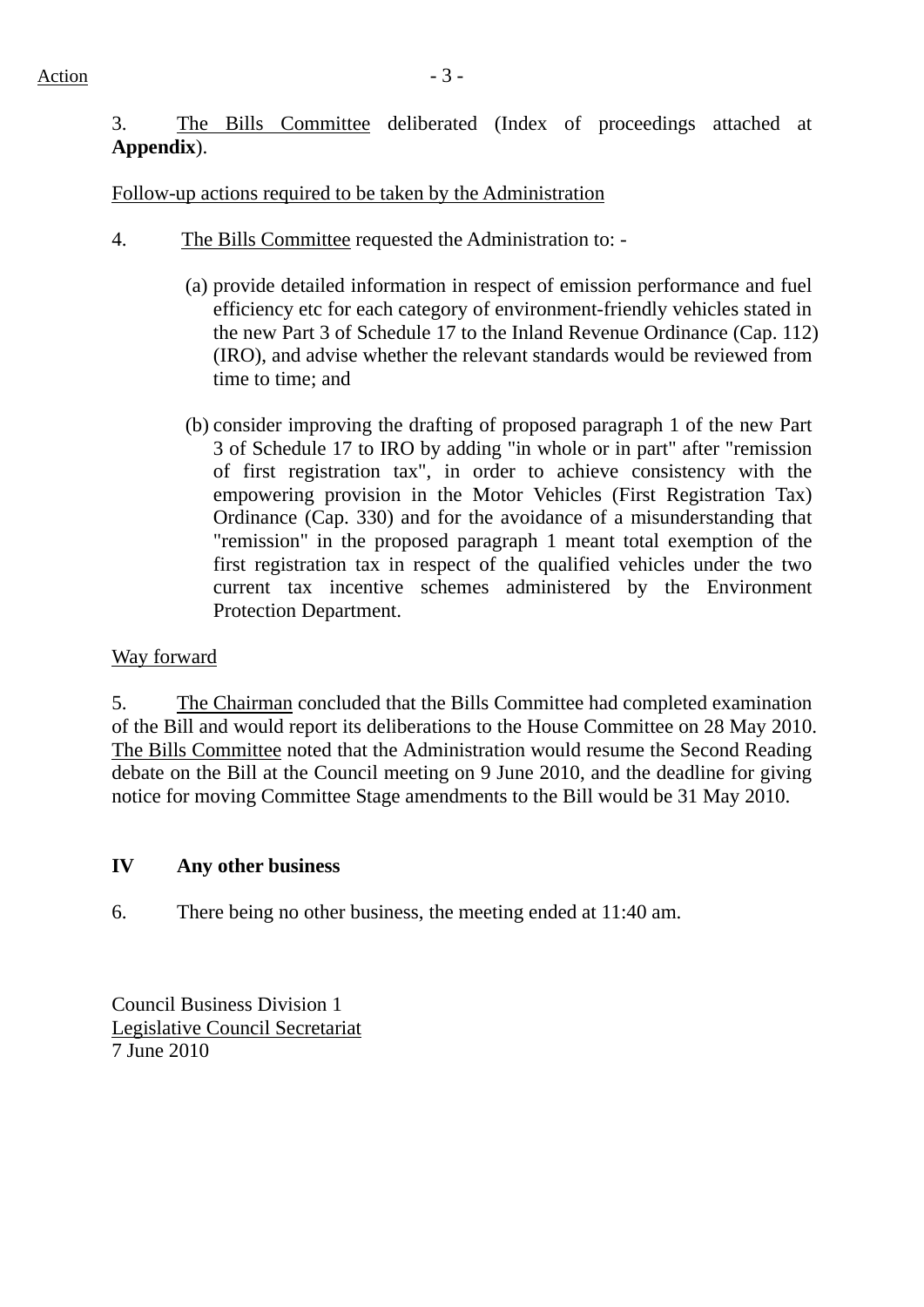#### **Proceedings of the first meeting of Bills Committee on Inland Revenue (Amendment) Bill 2010 on Tuesday, 25 May 2010, at 10:45 am in Conference Room B of the Legislative Council Building**

| <b>Time</b><br>marker | <b>Speaker</b>                                                                        | Subject(s)                                                                                                                                                                                                                                                                                                                                                                                                                                                                                                                                                                                                                                                                       | <b>Action</b><br>required |
|-----------------------|---------------------------------------------------------------------------------------|----------------------------------------------------------------------------------------------------------------------------------------------------------------------------------------------------------------------------------------------------------------------------------------------------------------------------------------------------------------------------------------------------------------------------------------------------------------------------------------------------------------------------------------------------------------------------------------------------------------------------------------------------------------------------------|---------------------------|
| $000241 -$<br>000340  | Mr CHAN Kam-lam<br>Mr WONG Ting-kwong                                                 | <b>Election of Chairman</b><br>(a)                                                                                                                                                                                                                                                                                                                                                                                                                                                                                                                                                                                                                                               |                           |
|                       | Mr Tommy CHEUNG                                                                       | Application for late membership<br>(b)                                                                                                                                                                                                                                                                                                                                                                                                                                                                                                                                                                                                                                           |                           |
| $000341 -$<br>001555  | Chairman<br>Mr KAM Nai-wai<br>Mr WONG Ting-kwong<br>Mr Tommy CHEUNG<br>Administration | Discussion on the need to invite public views and meet<br>with deputations to gather opinions on the wider use of<br>environment-friendly vehicles.<br>The Administration<br>advised that as the proposed one-off tax reduction for<br>2009-2010 would be reflected in the taxpayer's final tax<br>payable for 2009-2010, the Inland Revenue Department's<br>assessing programme would need to commence, the<br>latest, by July/August 2010. The Bill should preferably<br>be passed early in order not to hinder the issuance of<br>assessments.<br>Members agreed to request the relevant Panel(s) to invite<br>public views on wider use of environment-friendly<br>vehicles. |                           |
| $001556 -$<br>001826  | Chairman<br>Administration                                                            | Briefing by Administration (LegCo Brief (Ref.: FIN CR<br>$1/7/2201/09$ ).                                                                                                                                                                                                                                                                                                                                                                                                                                                                                                                                                                                                        |                           |
| $001827 -$<br>002252  | Chairman<br>Mr KAM Nai-wai<br>Administration                                          | Discussion on the types of environment-friendly vehicles<br>eligible for the proposed concessionary measure under<br>the Bill.                                                                                                                                                                                                                                                                                                                                                                                                                                                                                                                                                   |                           |
| $002253 -$<br>002410  | Chairman<br>Mr WONG Ting-kwong<br>Administration                                      | In response to Mr WONG Ting-kwong's concern, the<br>Administration clarified that the proposed accelerated<br>profits tax deduction for capital expenditure on<br>commercial<br>environment-friendly<br>vehicles<br>was<br>independent of the reduction of first registration tax for<br>these vehicles.                                                                                                                                                                                                                                                                                                                                                                         |                           |
| $002411 -$<br>002449  | Chairman<br>Administration                                                            | Clause-by-clause examination of the Bill (LC Paper Nos.<br>CB(3)647/09-10 and CB(1)1988/09-10 (01))<br>Clause $1 -$ Short title                                                                                                                                                                                                                                                                                                                                                                                                                                                                                                                                                  |                           |
|                       |                                                                                       | Clause $2 -$ Ascertainment of chargeable profits                                                                                                                                                                                                                                                                                                                                                                                                                                                                                                                                                                                                                                 |                           |
|                       |                                                                                       | Members did not raise any query.                                                                                                                                                                                                                                                                                                                                                                                                                                                                                                                                                                                                                                                 |                           |
| $002450 -$<br>002726  | Chairman<br>Administration                                                            | Clause $3$ – Definitions and general provisions applicable<br>to this section and sections 16I, 16J and 16K                                                                                                                                                                                                                                                                                                                                                                                                                                                                                                                                                                      |                           |
|                       | Mr WONG Ting-kwong                                                                    | Members did not raise any query.                                                                                                                                                                                                                                                                                                                                                                                                                                                                                                                                                                                                                                                 |                           |